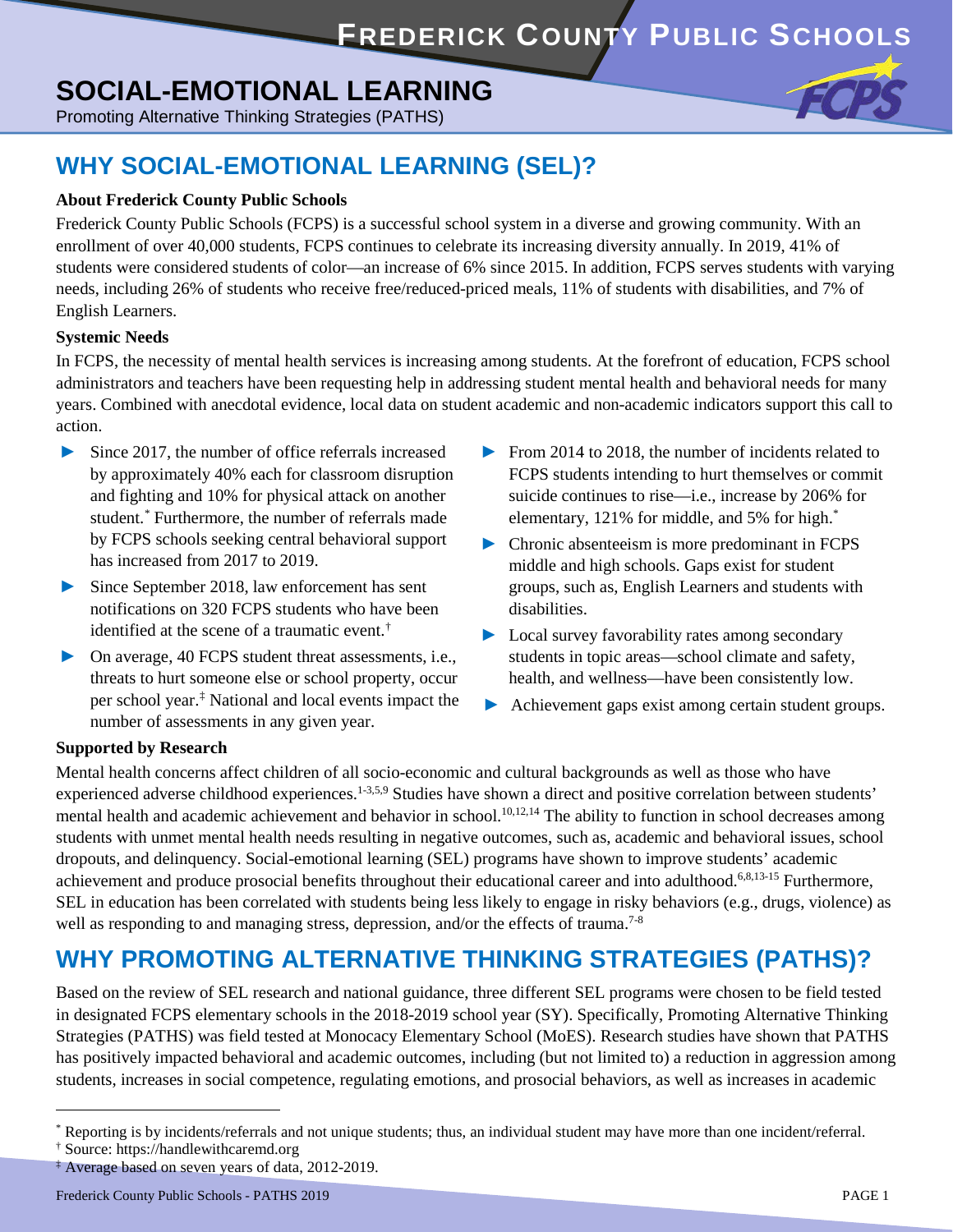performance on state assessments. [§](#page-1-0) FCPS selected PATHS not only because of its national evidence but its positive and promising local outcomes at one FCPS elementary school; see preliminary data in the next section, Promising Results— FCPS Preliminary Data (MoES).

# **PROMISING RESULTS—FCPS PRELIMINARY DATA (MoES)**

Beginning in December 2018, MoES implemented PATHS in about one-third of all its classrooms—one full-day prekindergarten (PK), one special education program, one first grade, two second grade, one third grade, all fourth grade, and one fifth grade classroom(s). Preliminary data from the first year of PATHS implementation at MoES are promising. While the results are promising, causal inferences are not being made at this time regarding the impact of PATHS. To date, no formal research or evaluation activities have been conducted on PATHS implementation within FCPS. FCPS staff are currently developing an evaluation plan to measure the relevance, effectiveness, and impact of PATHS.

### **Academic Achievement—Monocacy Elementary**

Overall, school-wide performance on the state assessment for English language arts (ELA) and math, Grades 3-5, increased from the 2018 to 2019 SY. Specifically, the percent of students meeting/exceeding expectations in ELA increased from 38.6% to 45.8% and from 30.9% to 38.6% in math. These percents are still relatively low when compared to all FCPS elementary schools (53.0% in ELA and 50.6% in math in 2019); however, the significant increase in both content areas from 2018 to 2019 appears to be isolated to MoES when comparing data from all FCPS elementary schools as well as elementary schools with similar characteristics.

While school-wide results are promising, PATHS was only implemented in all MoES classrooms for Grade 4 in the 2019 SY. Thus, when looking at state assessment performance for only fourth grade students at MoES, the results are positive. Figure 1 shows little to no change in the percent of fourth grade students meeting/exceeding expectations in ELA and math in all FCPS elementary schools. However, significant increases in both ELA and math are evident among fourth graders at MoES from 2018 (prior to PATHS) to 2019 (PATHS implementation year). While not shown in Figure 1, increases in performance in both content areas are evident among black/African American (26.1% to 55.6% in ELA; 17.4% to 40.7% in math) and Hispanic/Latino (26.7% to 36.7% in ELA; 13.3% to 26.7% in math) students in Grade 4 at MoES from 2018 to 2019.



#### **Attendance and Referrals—Monocacy Elementary**

► The overall attendance rate for MoES (all grades) was 94.3% in 2019; thus, very little change from 2018 (94.9%). Similarly, there was little change in attendance rates for students in Grade 4 at MoES (95.0% in 2018 and 94.9% in 2019). However, attendance rates increased for black/African American (94.9% to 95.4%) and Hispanic/Latino (94.3% to 95.9%) students in Grade 4 at MoES.

 $\overline{a}$ 

<span id="page-1-0"></span><sup>§</sup> Source:<https://pathsprogram.com/outcomes>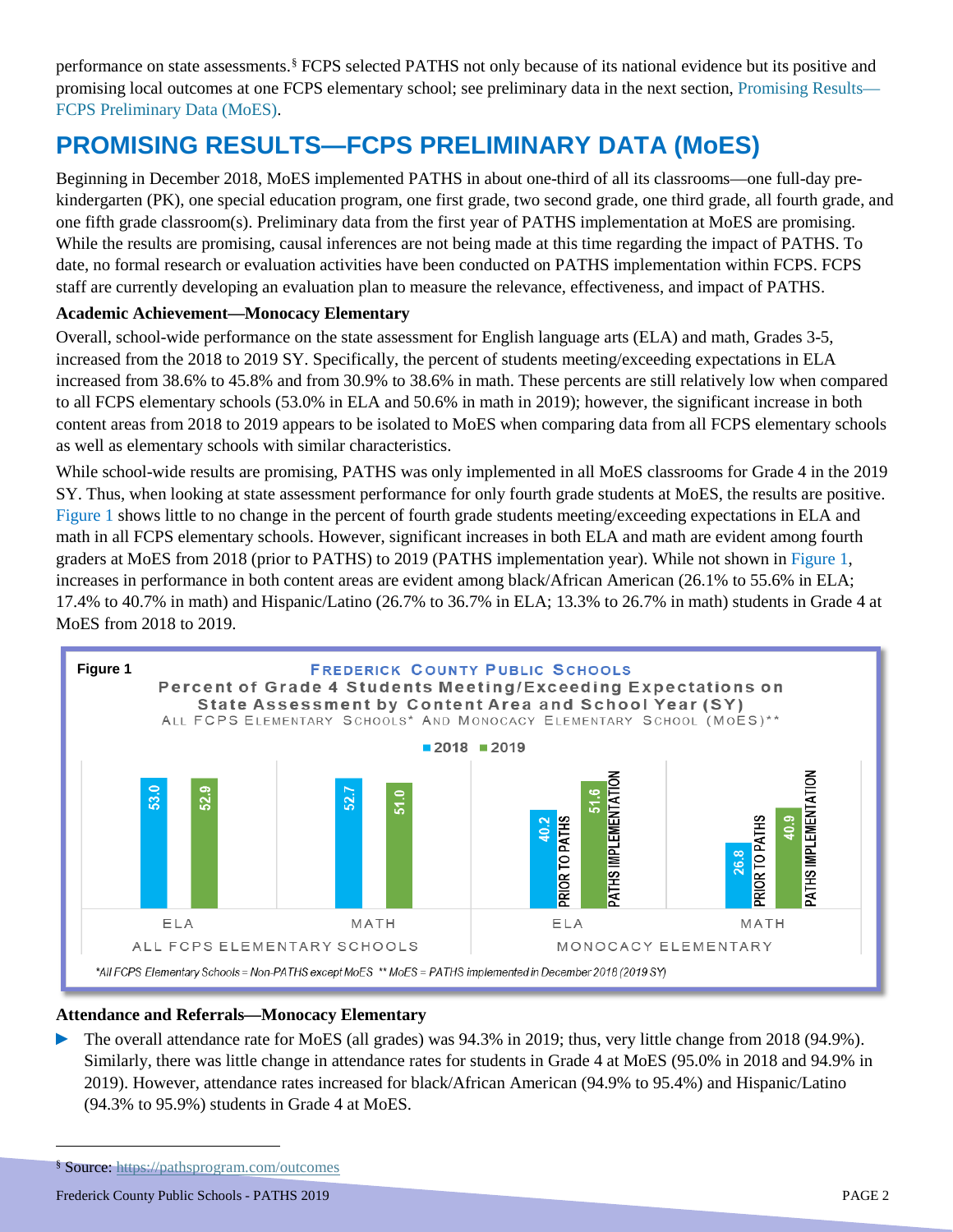► School-reported data showed a decrease in the number of referrals written at MoES since PATHS implementation. In the three months prior to PATHS, 177 behavioral-related referrals were written compared to 27 referrals since PATHS implementation (i.e., December 2018 – June 2019). A decrease in the number of incidents related to physical aggression, 55 compared to 18, were also noted during this same reporting period.

#### **Satisfaction Surveys—Monocacy Elementary**

► Satisfaction surveys were administered by MoES staff throughout the 2019 SY regarding PATHS implementation. MoES reported that over 80% of its teachers implementing PATHS indicated satisfaction in the following areas: building school community and relationships between staff and students, improvement in student behavior, student engagement, fewer classroom disruptions resulting in meaningful teaching, students' ability to effectively express feelings, problem-solving among students, and student engagement. Likewise, MoES reported that between 85% and 95% of its students, depending on grade, who participated in PATHS were satisfied in the following areas: ability to express feelings, resolve conflicts, improved student behavior, increased classroom engagement, and improved academics.

### **TESTIMONIAL EVIDENCE**

- ► **Students**: *"We don't have any more playground drama because of PATHS… I remember my control signals…calm down, take a deep breath, think about what the problem is, and how to problem solve." "Now that I have PATHS, I am better at spilling my emotions. It helps and also it helps me to solve problems, like friendship problems…So now it's helping me have more friends because it's helping me to solve the big problems we were having...Now that I have PATHS, I have these amazing strategies. Everyone should have PATHS because it helps them with their feelings and it also builds up their communication."*
- ► **Teachers**: *"PATHS naturally creates a classroom culture. It creates kindness in your classroom. Students express their feeling and emotions more. It creates a class family." "I've noticed more empathy among students." "With PATHS, students are trying to solve problems or situations independently… they are using steps taught in PATHS to problem solve."*
- ► **Parents/Guardians**: *"What are you teaching my child? She came home and told me I was frustrating her. In all seriousness, she is verbalizing how she is feeling and it is working nicely." "My child sat down with a group of friends who were arguing and took them through the problem-solving steps." "My child is using strategies at home to help calm her brother."*

## **PROGRAM COSTS, EXPANSION, AND NEXT STEPS**

- ► PATHS is being implemented in the current school year (2019-2020) in all FCPS classrooms in PK-Grade 2. The total cost to fund PATHS implementation in these classes was \$288,427. This includes \$258,507 for PATHS kits/materials and \$29,920 for online training for all classroom teachers/staff supporting and implementing PATHS. Grant monies and some local funding primarily funded PATHS.
- ► Given the promising results of PATHS implementation to date, FCPS is looking to expand PATHS to Grades 3-6 in all FCPS schools by the beginning of the 2020-2021 SY, budget depending. Expansion of PATHS to Grades 3-6 in all FCPS schools will cost approximately \$241,775. PATHS kits/materials will cost approximately \$220,197 and training for staff will cost approximately \$21,578. FCPS is seeking additional grant monies to cover these costs. Local funds, if and when identified, will be used to help fund this PATHS expansion.
- ► It is important to note that research suggests that implementation of SEL education in secondary schools is beneficial to students.<sup>4,5,11</sup> Furthermore, FCPS data shows that social-emotional needs extend into secondary grades. FCPS understands that early intervention is critical and it will initially focus on SEL in PK-Grade 6; however, it will continue to explore SEL curricular programs for secondary grades.
- ► Plans to monitor PATHS implementation and its related impact (to the extent possible) are currently in progress. Proposed quantitative and qualitative data to measure program implementation and progress include academic performance, attendance, and discipline, and stakeholder perceptions (students, staff, and parents/guardians) on PATHS implementation, SEL competencies, and/or school culture and climate, when applicable and/or appropriate.